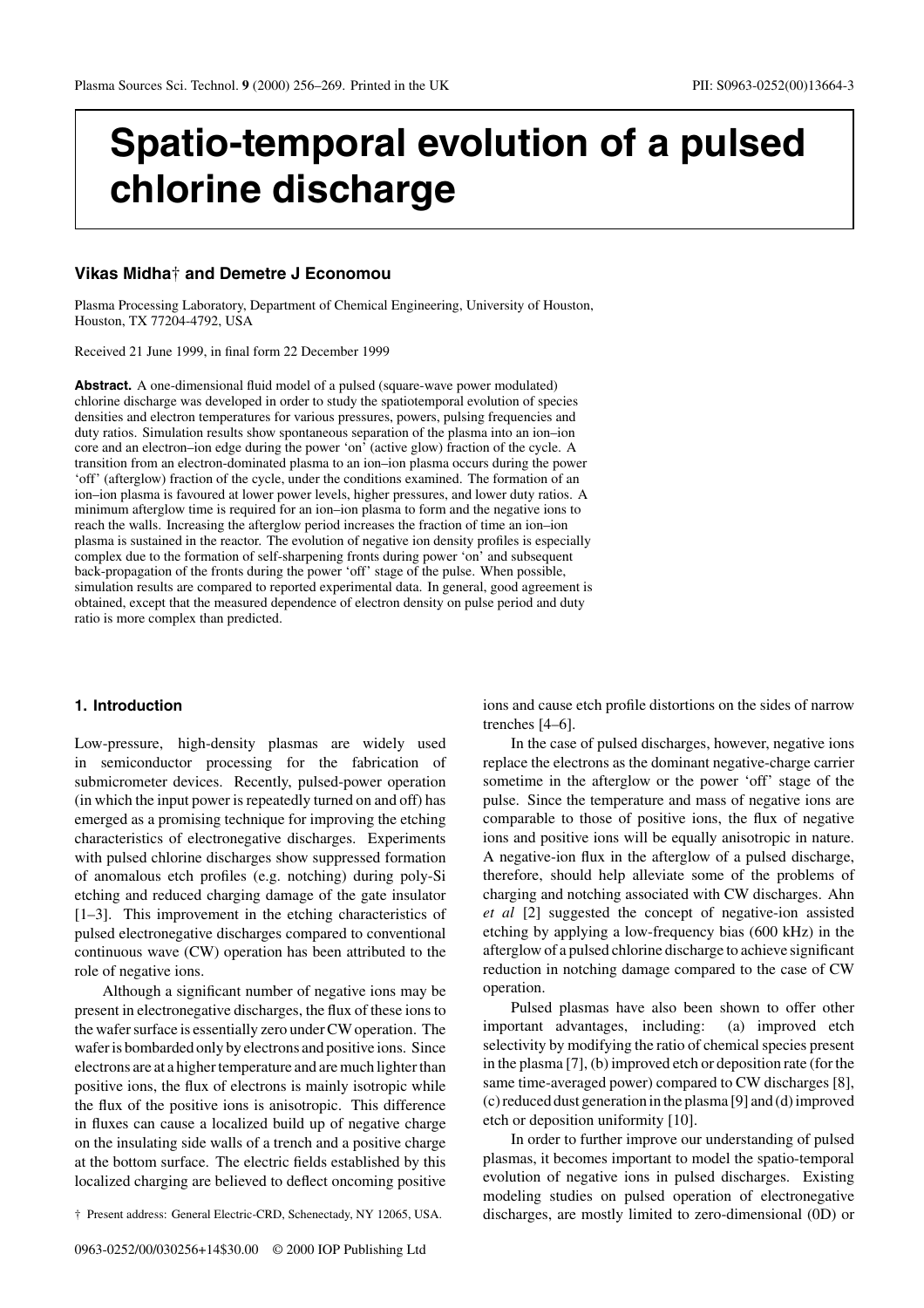'global' models [11, 12]. Meyyappan [11] modeled pulsed chlorine and  $SF<sub>6</sub>$  discharges under low-pressure and highpower conditions in which the electron density did not decay sufficiently to extract a negative-ion flux out from the plasma. Ashida and Lieberman [12] showed that extraction of negative ions becomes possible only when the sheath voltage or electrostatic fields collapse in the afterglow due to thermalization and loss of electrons. Once the electrons are lost, negative-ion flux to the walls increases to become equal to the total positive-ion flux. They also showed that the coefficient for recombination of Cl radicals on the reactor walls played an important role in determining the extent of dissociation of  $Cl_2$  molecules in the plasma. The neutral composition, in turn, affected the rate of decay of electrons and the evolution of negative ions in the afterglow.

In this paper, a one-dimensional (1D) fluid model for the spatio-temporal evolution of an inductively coupled pulsed chlorine discharge is developed. The model is used to demonstrate that significant changes in the spatial distribution of the negative-ion density occur during different stages of a pulse which cannot be captured by 0D models. The critical transition from an electron–ion plasma in the active glow to a negative-ion dominated or *ion–ion plasma* in the afterglow is captured, which determines the time it becomes possible to extract negative-ions out from the plasma. The evolution of the negative-ion flux from the plasma is studied as a function of the operating parameters of the pulsed discharge, i.e. power input, pressure, duty ratio and pulse period. When possible, simulation results are compared with experimental data reported in the literature. A 1D simulation of a pulsed argon discharge was reported in [13], while capacitively coupled pulsed discharges in  $CF_4$  and  $Cl_2$ –He were studied in [14].

## **2. Model development**

The fluid approach is adopted to model the pulsed operation of inductively coupled chlorine discharges. Details on the formulation of the fluid equations are described in the literature [15] and only some of the major assumptions and key aspects relevant to pulsed discharges are discussed here. The fluid model used for the simulations consists of the following set of equations.

## **2.1. Electron energy balance**

A Maxwellian electron energy distribution is assumed and an electron energy balance is constructed in terms of the electron temperature  $T_e$ :

$$
\frac{\partial}{\partial t} \left( \frac{3}{2} n_e T_e \right) = -\frac{\partial q_e}{\partial x} + W - \frac{3}{2} \nu_m \delta n_e \left( T_e - T_g \right) \n- \sum_j R_j \Delta H_j \tag{1}
$$

where  $q_e$  is the total electron energy flux given by heat conduction and convection:

$$
q_e = \left(-K_e \frac{\partial T_e}{\partial x} + \frac{5}{2} k T_e \Gamma_e\right).
$$

In equation (1),  $n_e$  is the electron density,  $v_m$  is the electron momentum transfer collision frequency,  $T_g$  is the

gas temperature,  $R_i$  is the rate of inelastic electron-impact collision j, and  $\Delta H_i$  is the corresponding electron energy loss/gain. In addition, W is the power input into the reactor, which is assumed to be spatially uniform and is squarewave modulated as a function of time to simulate the pulsed discharge. The input power is dissipated by energy losses to the walls and elastic and inelastic collisions. With the assumption of uniform power, the discharge is symmetric between the electrodes and the boundary conditions for equation (1) become  $q_e = 0$  at  $x = L/2$  (at the centre) and  $q_e = (\frac{5}{2}kT_e\Gamma_e)$  at  $x = L$ , where  $\Gamma_e$  is the electron flux,  $K_e$  is the thermal conductivity of the electron gas and k is the Boltzmann constant. Modulating the power density W modulates the electron temperature in equation (1). This, in turn, modulates the electron and ion densities (through the rate of ionization) and also the neutral densities (through the rate of dissociation).

#### **2.2. Electron and ion continuity**

For simplicity, the drift-diffusion approximation is used to approximate the electron and ion flux in the reactor. The electron continuity equation is given by

$$
\frac{\partial n_e}{\partial t} = -\frac{\partial}{\partial x} \left( -\mu_e n_e E - D_e \frac{\partial n_e}{\partial x} \right) + \sum_j R_j \qquad (2)
$$

and the ion continuity equation  $(Cl^+$ ,  $Cl_2^+$  and  $Cl^-$  are considered) is given by

$$
\frac{\partial n_i}{\partial t} = -\frac{\partial}{\partial x} \left( s_i \mu_i n_i E - D_i \frac{\partial n_i}{\partial x} \right) + \sum_j R_j \tag{3}
$$

where  $s_i$  represents the charge of the ion species. Here  $n_i$  is the ion (positive or negative) density,  $E$  is the electrostatic field and  $\mu$  and  $D$  are the species mobility and diffusivity, respectively. The summation terms on the right-hand sides of equations (2) and (3) include all reactions that produce or destroy electrons or ions. For electrons, for example, these include ionization (both atomic and molecular chlorine), attachment and detachment. For negative ions, these include attachment, detachment and negative-ion–positiveion recombination. Both electrons and ions are assumed to recombine at the walls so the boundary conditions  $\Gamma = 0$  at  $x = L/2$  (at the centre) and  $n \approx 0$  at  $x = L$  (the wall) are employed. Only the bulk plasma is treated here, neglecting the very thin sheath. The electron density decays significantly during the afterglow and a small but finite value of  $n_e$  is fixed at the walls to avoid singularity in equation (1). Instead of the drift-diffusion approximation, calculation of ion fluxes using the full momentum equations may be more suitable for low operating pressures in order to capture features such as the formation of double layers predicted for CW electronegative discharges [16, 17].

An ion temperature of 0.026 eV (room temperature) was assumed in this study because the ion temperature is generally unknown. However, simulations were also performed using higher ion temperatures (0.1 eV) and the conclusions of this paper remain the same.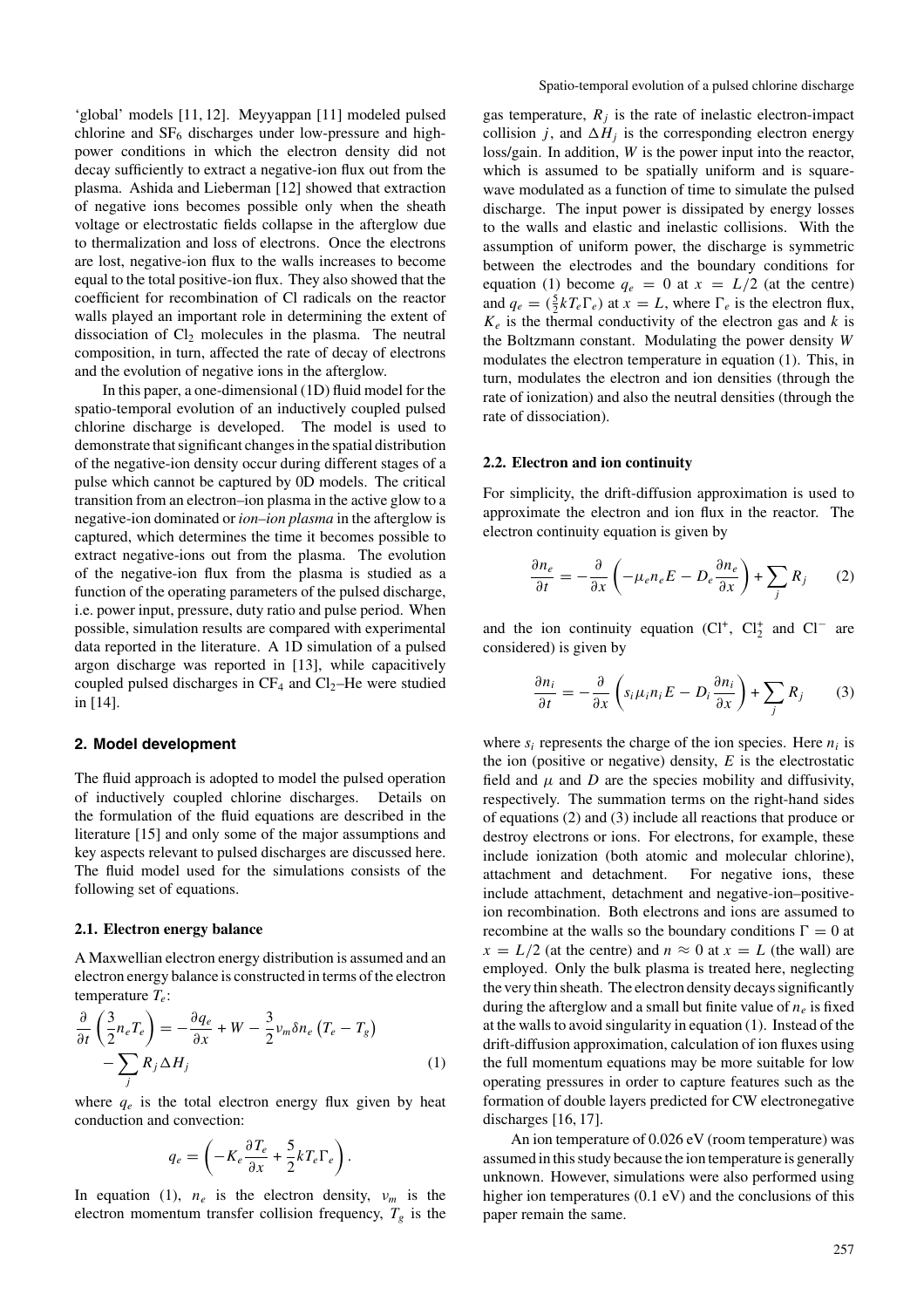V Midha and D J Economou

## **2.3. Neutral transport**

Neutral particle densities  $n_k$  are calculated by accounting for diffusion, reaction and flow losses through the residence time  $\tau_{res}$ 

$$
\frac{\partial n_k}{\partial t} = -\frac{\partial}{\partial x} \left( -D_k \frac{\partial n_k}{\partial x} \right) + \sum_j R_j - \frac{n_k}{\tau_{res}}.
$$
 (4)

The Cl radical density is calculated using the boundary conditions  $\partial n_{Cl}/\partial x = 0$  at  $x = L/2$  (at the centre) and

$$
-D_{Cl}\frac{\partial n_{Cl}}{\partial x} = \frac{\gamma}{4}n_{Cl}v_{Cl} - \Gamma_{Cl^+}
$$

at  $x = L$  where  $\gamma$  is the recombination coefficient for Cl radicals on the electrodes,  $v_{Cl}$  is the thermal velocity of Cl radicals and  $\Gamma_{Cl^+}$  is the flux of  $Cl^+$  ions. The  $Cl_2$  density, in turn, is calculated from the Cl density and the constraint of constant total neutral density. The gas temperature is assumed to be constant at 300 K.

# **2.4. Electrostatic fields**

The electrostatic fields in the plasma can be calculated selfconsistently from the Poisson equation given by

$$
\frac{\partial E}{\partial x} = \frac{q}{\varepsilon_0} \bigg( \sum s_i n_i - n_e \bigg). \tag{5}
$$

where q is the elementary charge and  $\varepsilon_0$  is the permittivity of free space. However, the electrostatic field in the bulk plasma (outside of the sheath) can be calculated from the condition of no net current

$$
\sum s_i \Gamma_i - \Gamma_e = 0. \tag{6}
$$

By substituting the drift-diffusion approximation for the electron and ion fluxes, the following expression for the electrostatic field may be derived:

$$
E = \left(\frac{\sum_{i} (s_i D_i \partial n_i / \partial x) - (D_e \partial n_e / \partial x)}{\sum_{i} \mu_i n_i + \mu_e n_e}\right) \tag{7}
$$

At this point, it is instructive to examine some of the limiting cases of equation (7). For the case of one type of positive ion with diffusivity  $D_p$  and mobility  $\mu_p$  and one type of negative ion with diffusivity  $D_n$  and mobility  $\mu_n$ , equation (7) may be simplified to

$$
E = \left(\frac{(D_p \partial n_p/\partial x) - (D_e \partial n_e/\partial x) - (D_n \partial n_n/\partial x)}{\mu_p n_p + \mu_e n_e + \mu_n n_n}\right) (8)
$$

where  $n_p$  is the positive-ion density and  $n_n$  is the negativeion density. By invoking the assumption of quasineutrality  $(n_p = n_e + n_n)$  in the bulk plasma, equation (8) may be simplified further to

$$
E = \left(\frac{[(D_p - D_e)\partial n_e/\partial x] + [(D_p - D_n)\partial n_n/\partial x]}{(\mu_p + \mu_e)n_e + (\mu_p + \mu_n)n_n}\right). (9)
$$

Depending on the ratio of the negative-ion and electron densities, three different cases may be identified.

(a) *Electron–ion plasma.* If the electron density is not too small  $(n_n/n_e \ll \mu_e/(\mu_n + \mu_p))$  and the usual conditions of  $D_e \gg D_p$ ,  $D_n$  and  $\mu_e \gg \mu_p$ ,  $\mu_n$  are satisfied, equation (9) may be simplified to

$$
E = \left(\frac{-D_e \partial n_e / \partial x}{\mu_e n_e}\right) = -T_e \left(\frac{\partial n_e / \partial x}{n_e}\right) \tag{10}
$$

i.e. the electric field is determined by the Boltzmann equilibrium of electrons and is a function of the electron temperature  $T_e$ . The negative ions do not play a major role. This is the usual condition for weakly electronegative CW discharges and the active glow of pulsed discharges.

(b) *Intermediate case.* As the electron density decreases in the afterglow, the contribution of negative ions starts becoming significant. In this case, equation (9) simplifies to

$$
E = \left[\frac{-D_e \partial n_e / \partial x}{\mu_e n_e + (\mu_n + \mu_p) n_n}\right]
$$
(11)

i.e. the electrostatic fields are reduced from the corresponding Boltzmann expression (equation (10)) due to the presence of negative ions. If  $\mu_p = \mu_n$ , then the electronegativity at which the contribution of negative ions starts dominating over that of electrons is given by the condition

$$
\frac{n_n}{n_e} = \frac{1}{2} \frac{\mu_e}{\mu_n}.
$$
\n(12)

At this stage, electrons are no longer in Boltzmann equilibrium with electron diffusion dominating over electron drift.

(c) *Ion–ion plasma.* In the limiting case where the electron density becomes negligible compared to the negative-ion density  $(n_n/n_e \gg \mu_e/(\mu_n + \mu_p))$ , equation (9) simplifies to

$$
E = \left(\frac{(D_p - D_n)\partial n_n/\partial x}{(\mu_p + \mu_n)n_n}\right)
$$
  

$$
E = 0 \quad \text{if } D_p = D_n.
$$
 (13)

The electrostatic fields are now determined by the negative ions and the negative-ion temperature  $T_i$ . The magnitude of the electrostatic fields in an ion–ion plasma, therefore, is considerably less than the electrostatic fields in a conventional electron–ion plasma where  $T_e \gg T_i$ . In the limiting case of equal positive-ion and negative-ion diffusivities there are no electrostatic fields (and therefore no sheaths in an unbiased plasma) in an ion–ion plasma. Clearly, in the absence of electrostatic fields the positive ions are not accelerated to the Bohm velocity and ion flux is determined by diffusion alone.

An equivalent analysis may be conducted by substituting the expression for the electric field (equation (9)) into the electron continuity equation (equation (2)). An effective electron diffusivity  $D_{eff}$  [18] may be defined by  $\Gamma_e$  =  $(-\mu_e n_e E - (D_e \partial n_e/\partial x)) = -D_{eff} \partial n_e/\partial x$ , where

$$
D_{eff} = \left(\frac{1 + 2(n_n/n_e)}{\left[\left(\mu_e/\mu_n\right) + 1\right] + 2(n_n/n_e)}\right) D_e \tag{14}
$$

for the case  $\mu_n = \mu_p$ .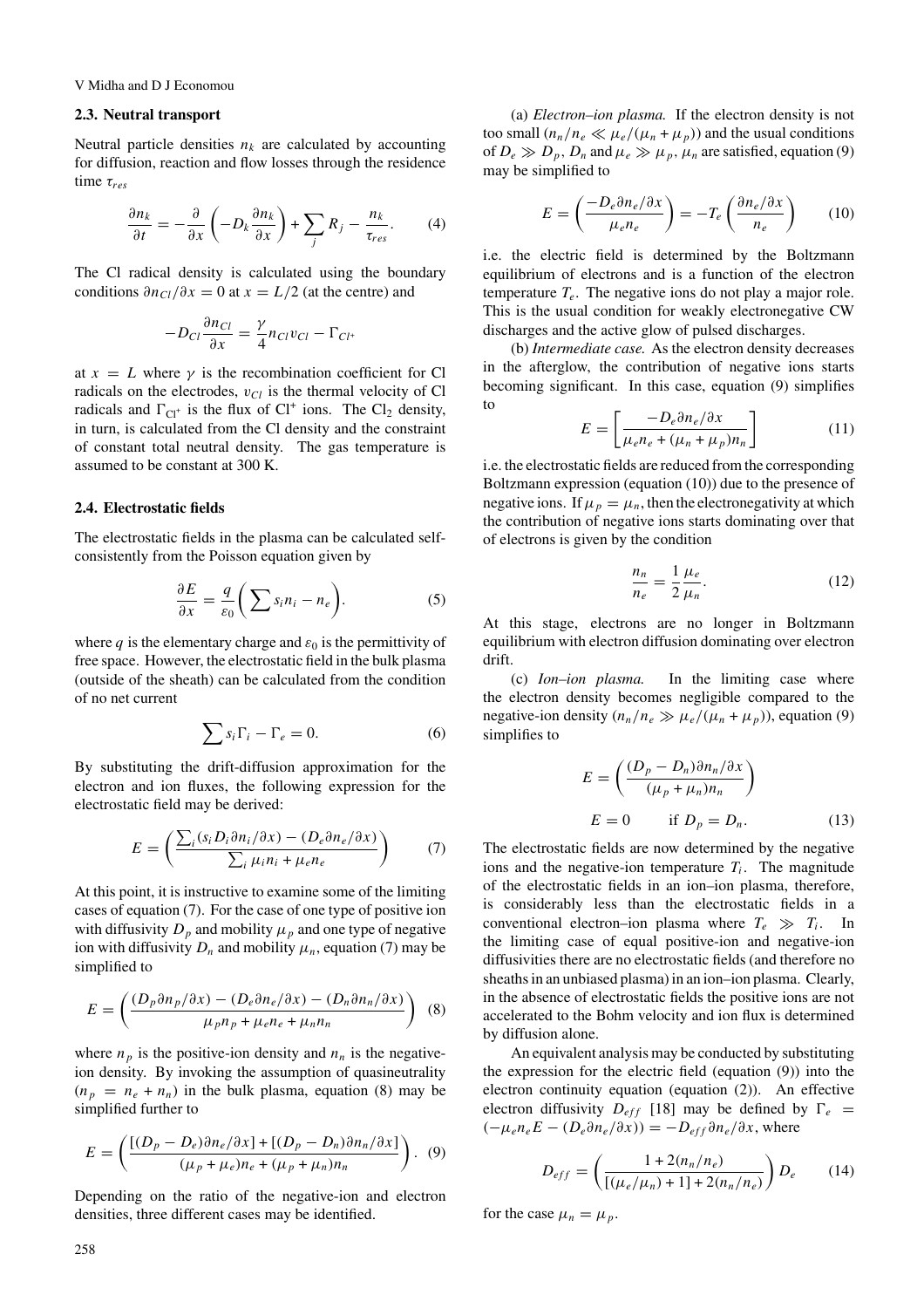| No                        | Process                                           | Reaction                                                                                           | Threshold (eV) |
|---------------------------|---------------------------------------------------|----------------------------------------------------------------------------------------------------|----------------|
| Electron impact reactions |                                                   |                                                                                                    |                |
| 1                         | Dissociative excitation<br>Electronic excitations | $Cl_2 + e \rightarrow Cl_2^*(C^1\Pi) + e \rightarrow 2Cl + e$<br>$Cl_2 + e \rightarrow Cl_2^* + e$ | 3.12           |
|                           | (molecular)                                       |                                                                                                    |                |
| 2                         | $B^3\Pi$                                          |                                                                                                    | 2.49           |
| 3                         | $2^1 \Pi$ and $2^1 \Sigma$                        |                                                                                                    | 9.25           |
|                           | Electronic excitations                            |                                                                                                    |                |
|                           | (atomic)                                          | $Cl + e \rightarrow Cl^* + e$                                                                      |                |
| 4                         | 4s                                                |                                                                                                    | 8.90           |
| 5                         | 4p                                                |                                                                                                    | 10.40          |
| 6                         | 3d                                                |                                                                                                    | 10.90          |
| 7                         | 5 <sub>p</sub>                                    |                                                                                                    | 11.80          |
| 8                         | 4d                                                |                                                                                                    | 12.00          |
| 9                         | 5d                                                |                                                                                                    | 12.40          |
| 10                        | Molecular ionization                              | $Cl_2 + e \rightarrow Cl_2^+ + e$                                                                  | 11.47          |
| 11                        | Atomic ionization                                 | $Cl + e \rightarrow Cl^+ + e$                                                                      | 12.99          |
| 13                        | Dissociative attachment                           | $Cl_2 + e \rightarrow Cl^- + Cl$                                                                   |                |
| 14                        | Electron-ion neutralization                       | $e + Cl_2 + \rightarrow 2Cl$                                                                       |                |
| 15                        | Electron detachment                               | $e + Cl^- \rightarrow Cl + 2e$                                                                     | 3.61           |
| 16                        | Vibrational excitation                            | $Cl_2 + e \rightarrow Cl_2^* + e$                                                                  | 0.0689         |
| Other reactions           |                                                   |                                                                                                    |                |
| 17                        | Ion-ion recombination                             | $Cl2+ + Cl- \rightarrow Cl2 + Cl$                                                                  |                |
| 18                        | Ion-ion recombination                             | $Cl^+ + Cl^- \rightarrow 2Cl$                                                                      |                |
| 19                        | Wall recombination                                | $2Cl + wall \rightarrow Cl_2 + wall$                                                               |                |

**Table 1.** Reaction chemistry included in the simulations [22].

The same three cases may be identified in terms of the plasma electronegativity  $(n_n/n_e)$ ,

(a) Electron–ion plasma. When the electronegativity is  $\frac{1}{2}$  low  $n_n/n_e \ll \frac{1}{2}$ 

$$
D_{eff} = \frac{\mu_n}{\mu_e} D_e = \mu_n T_e \tag{15}
$$

which is the usual ambipolar diffusion coefficient for electropositive discharges.

(b) Intermediate case. As the electronegativity increases  $\frac{1}{2} < n_n/n_e < \frac{1}{2}\mu_e/\mu_n$ 

$$
D_{eff} = \left[1 + 2\left(\frac{n_n}{n_e}\right)\right] \frac{\mu_n}{\mu_e} D_e \tag{16}
$$

i.e. the effective diffusivity of the electrons is enhanced by the presence of negative ions in the discharge. This is due to the corresponding reduction in electrostatic fields which would otherwise confine electrons in the plasma.

(c) Ion–ion plasma. When negative ions become the dominant negative-charge carrier in the plasma  $n_n/n_e \gg$  $rac{1}{2}\mu_e/\mu_n$ ,

$$
D_{eff} = D_e. \tag{17}
$$

i.e. the electrostatic fields collapse in the limit of an ideal ion–ion plasma and the effective diffusivity approaches the free diffusivity of electrons. The reader is referred to [19] for more details on the theoretical analysis of some limiting cases of the afterglow of electronegative discharges.

In addition to the temporal variation of the electronegativity of the discharge in the afterglow, the same analysis is valid for any spatial variation of electronegativity in the bulk plasma. As will be shown in the following sections, significant spatial variation in the negative–ion density may occur along the length of the reactor. From equations (11)

and (16), the electrostatic fields are reduced in the presence of a large negative-ion density, leading to a corresponding enhancement in the effective electron diffusivity. Alternately, the electrostatic fields are stronger in spatial locations with a low negative-ion density and the electrons are well confined. Therefore, an accurate calculation of the rate of decay of electron density and extraction of negative-ion flux requires an account of *both the spatial and the temporal* variation of the electrostatic fields in the pulsed plasma.

Calculations were also performed by solving the energy and continuity equations (equations  $(1)$ – $(4)$ ) along with Poisson equation ((equation (5)) for the electrostatic fields resolving the sharp gradients in the very thin sheath region [20]. In the afterglow, the electrostatic fields in the sheath region collapsed abruptly (several orders of magnitude within a few microseconds) after the bulk electrostatic fields collapsed due to the drop in electron temperature and the decay of electron density. Therefore, subsequent calculations were performed only for the bulk plasma by assuming quasineutrality and using the ambipolarity constraint (equation (7)) for the electrostatic fields instead of the Poisson equation. This approximation resulted in a significant reduction in the computational burden (for instance, the CPU time was reduced from several hours to a few minutes on an HP 125 MHz Unix workstation) and was adopted for all the results presented in this work.

## **3. Results and discussion**

The partial differential equations of the model were discretized in space using finite-difference approximations. The resulting set of ordinary differential equations was integrated in time using an implicit ordinary differential equation integrator [21] until a periodic steady state in the spatio-temporal variation of  $T_e$ ,  $n_e$ ,  $n_{Cl<sub>2+</sub>}, n_{Cl<sub>+</sub>}, n_{Cl<sub>-</sub>}, E$ , Cl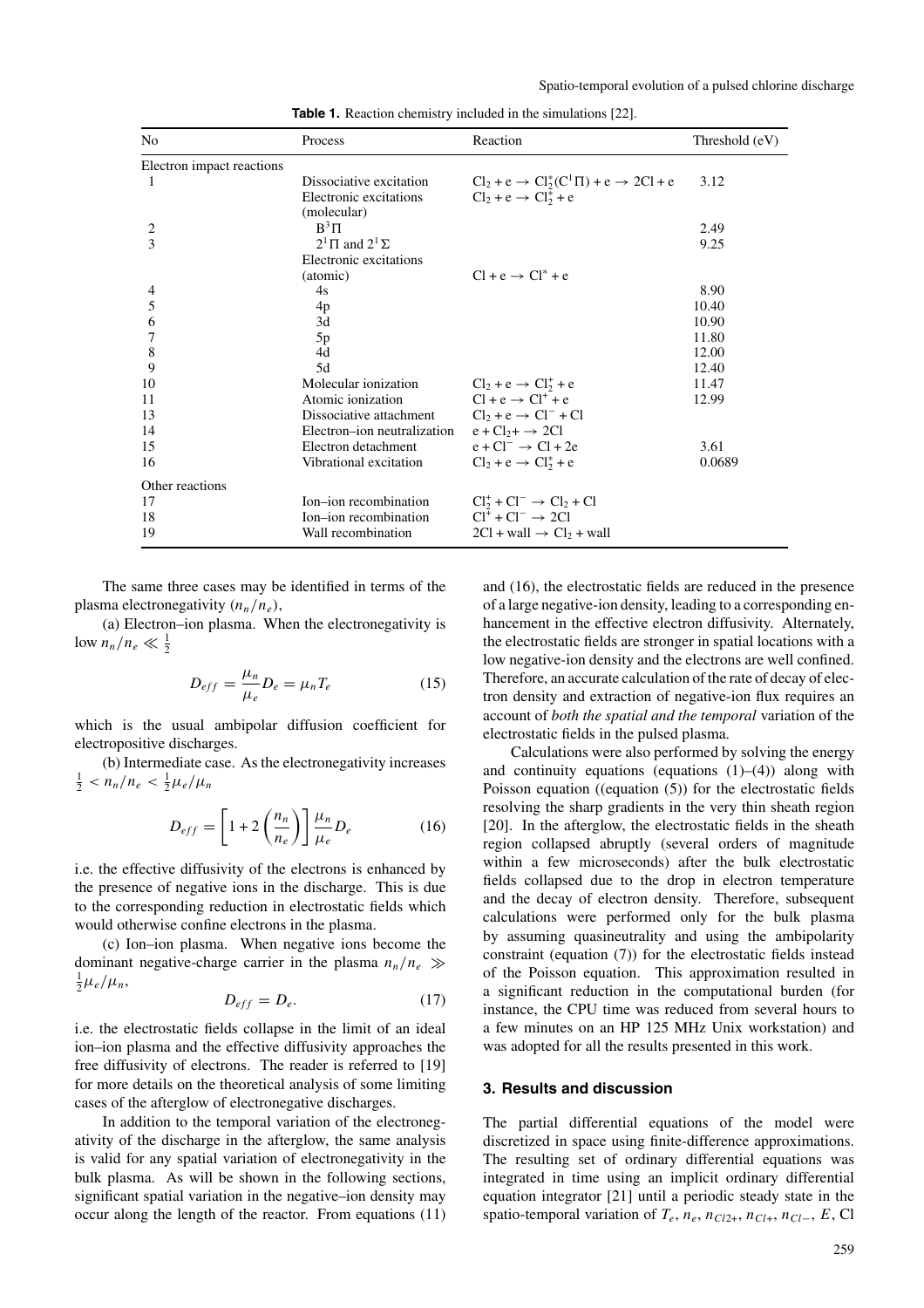## V Midha and D J Economou

**Table 2.** Base case parameters and operating conditions.

| Inter-electrode spacing              | 3.8 cm                  |
|--------------------------------------|-------------------------|
| Pressure                             | 20 mTorr                |
| Power density                        | $1.0 \text{ W cm}^{-3}$ |
| Pulse period                         | $100 \mu s$             |
| Duty ratio                           | 0.5                     |
| Cl surface recombination coefficient | 0.1                     |
| Ion temperature                      | $0.026$ eV              |
| Gas temperature                      | 300K                    |
|                                      |                         |

**Table 3.** Characteristic time scales of physical processes (in microseconds).

| Electron energy conduction   | 0.1   |
|------------------------------|-------|
| Inelastic energy dissipation | 0.1   |
| Electron (free) diffusion    | 0.1   |
| Ambipolar diffusion          | 10    |
| Ionization                   | 10    |
| Electron attachment          | 10    |
| Ion-ion recombination        | 10    |
| Pulse width                  | 100   |
| Ion (free) diffusion         | 1000  |
| Neutral excitation           | 1000  |
| Neutral diffusion            | 1000  |
| Cl surface recombination     | 1000  |
| Gas residence time           | 10000 |
|                              |       |

and  $Cl<sub>2</sub>$  was attained. Table 1 summarizes the chemistry considered in the simulations [22]. The base conditions used in the simulations are given in table 2 and correspond to the experimental conditions of Hebner and Fleddermann [23].

Table 3 shows the characteristic time scales of some important physicochemical processes involved in the evolution of the pulsed chlorine discharge. For the conditions considered, power input into the plasma is expected to be balanced mainly by energy losses due to inelastic collisions. Electrons produced by ionization are lost mainly by ambipolar diffusion to the walls and dissociative attachment with Cl<sub>2</sub> molecules. Negative ions produced by this dissociative attachment, are confined by the ambipolar fields and are lost by volume recombination with positive ions. Cl radicals are produced mainly by electron-impact dissociation of  $Cl_2$  molecules and are lost mainly by diffusion and recombination at the walls. Since the gas residence time is significantly greater than neutral diffusion and the surface recombination time, gas flow is not expected to be important under these conditions.

Based on a comparison of the time scales of dominant processes, the electron temperature evolution is expected to respond at the fastest time scale  $(0.1 \mu s)$  followed by electron and ion densities (10  $\mu$ s) followed by neutral densities (1000  $\mu$ s). The time scale for electron and ion density evolution is shorter than typical values of the pulse period. Therefore, the electron and ion densities are expected to respond to the instantaneous value of the power. The response time of neutrals, however, is much longer than typical values of the pulse period. The neutral composition, therefore, is expected to respond only to the time-averaged value of the power and eventually reach a weakly-modulated, periodic steady state. In all figures shown below, lengths of 1.9 cm and 3.8 cm correspond to the centreline and the right-handside wall of the 1D parallel plate system, respectively.



**Figure 1.** For the base case conditions (table 2): (*a*) evolution of electron temperature and plasma density, (*b*) rates of chemical reactions at the centre of the reactor; and (*c*) evolution of wall flux of different species.

Figure  $1(a)$  shows the evolution of species densities and electron temperature at the *centre* of the reactor once a periodic steady-state is achieved. The period  $0-50 \mu s$ represents the time power is 'on' (active glow) while the period 50–100  $\mu$ s represents the time power is 'off' (afterglow) during a pulse. For convenience, the overall evolution during a pulse is divided into four different regimes: (I) early active glow, (II) late active glow, (III) early afterglow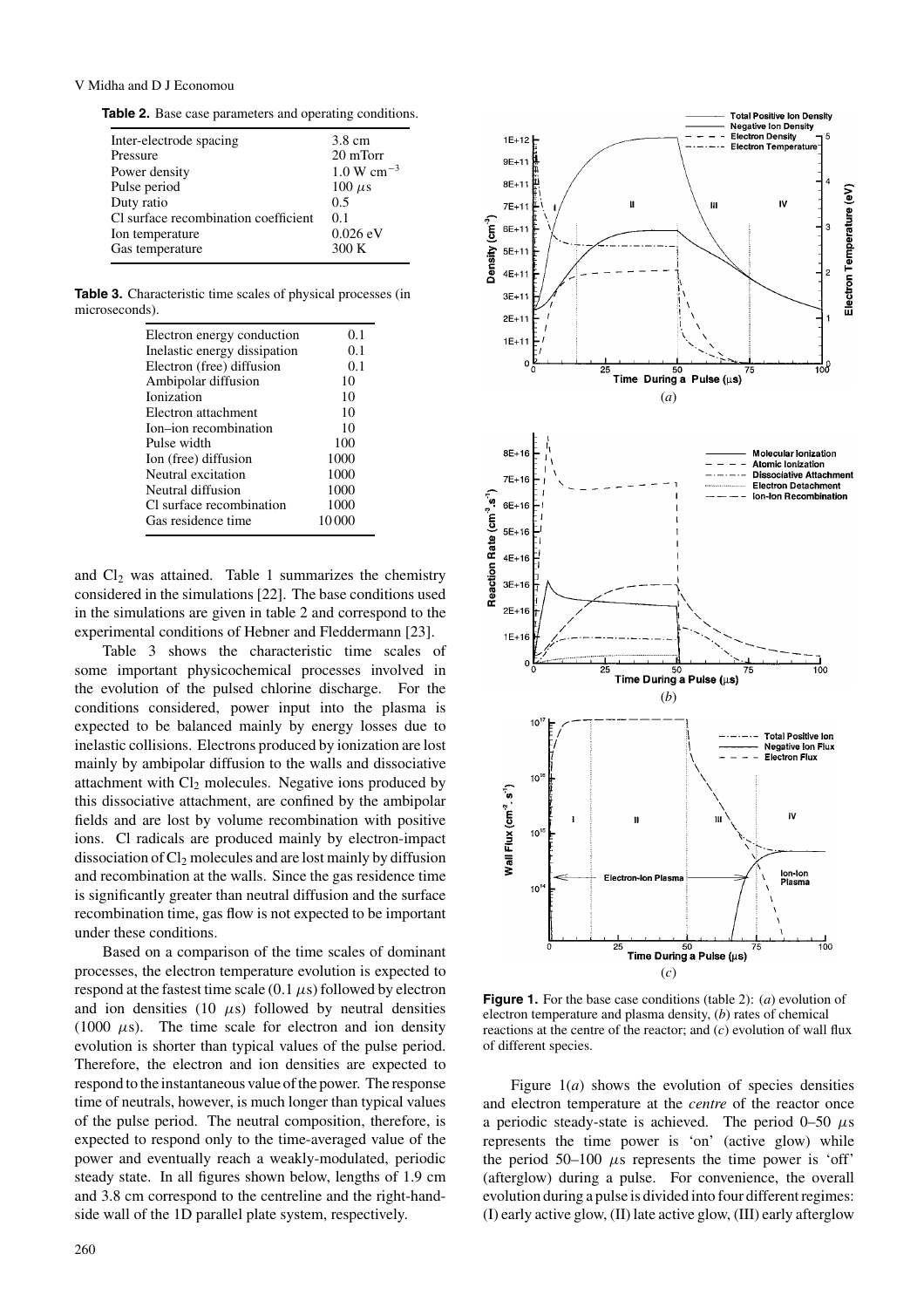and (IV) late afterglow. The overall trends shown in figure 1(*a*) are in good agreement with experimental results reported in the literature [23–25]. The electron temperature shows the formation of a sharp spike as soon as the power is switched 'on', and then drops abruptly in the afterglow. The electron density shows a large variation of several orders of magnitude in the active glow and the afterglow while the negative ions are considerably less modulated. The plasma is weakly electronegative in the active glow and then becomes increasingly electronegative in the afterglow. The electron density decays rapidly in the afterglow to a point when it becomes negligible compared to the negative ion density and an ion–ion plasma is formed (equation (17) is satisfied).

As discussed earlier, several physicochemical processes with comparable time scales are responsible for the evolution of the pulsed chlorine discharge. To aid understanding, figure 1(*b*) shows the rates of the important chemical reactions at the centre of the discharge. Figure  $1(c)$  shows the flux of the various species at the wall of the reactor as a function of time during a pulse. Each of the four stages (I–IV) during a pulse is discussed separately below.

## **3.1. Early active glow (0–15** *µ***s)**

Since the results represent a periodic steady state, the initial condition of the plasma at the beginning of the active glow also corresponds to the final condition at the end of the afterglow. For the base set of parameters (table 2), this condition consists of an ion–ion plasma without a significant number of electrons. Once the power is switched 'on', the electron temperature attains a sharp spike, while the electron density continuously increases to attain a quasi-steady-state value at the end of the early active glow (figure 1(*a*)).

Initially, the electrostatic field is weak in the absence of a significant number of electrons; it is determined by the negative ions (equation (13)). Therefore, any electrons that are generated by ionization are able to diffuse freely to the walls. When power is deposited in this small number of electrons, the electron temperature rises sharply. The electron temperature increases till production of electrons by ionization eventually overcomes diffusion losses to the walls and the electron density increases as a function of time. Once a sufficient number of electrons is generated, electron energy is dissipated by inelastic collisions and the electron temperature begins to drop.

The spike in electron temperature in the early stages of the active glow characterizes the final condition of the plasma at the end of the afterglow; a large spike indicates that effectively all electrons were lost in the afterglow and an ion–ion plasma was formed, whereas no spike indicates that a significant number of electrons remained in the afterglow. This trend has been observed experimentally by Malyshev *et al* [24, 25] and will be discussed again in the following sections. A similar spike in electron temperature is predicted by Ashida and Lieberman [12] when the electron density decays significantly, whereas no spike is reported by Meyyappan [11] when the electron density is weakly modulated.

Figure 1(*a*) shows that there is an overall increase in the central negative ion density in the early active glow. Although dissociative attachment is slower than ion recombination



**Figure 2.** Spatial evolution of negative-ion density in the early active glow (base case conditions, table 2).

(see figure 1(*b*)), an increase in negative ion-density occurs. This indicates that there is a significant flux of negative-ions towards the centre of the discharge arising from a change in the spatial distribution of negative ions.

Figure 2 shows the spatial evolution of the negative ion density in the early active glow. By the end of the preceding pulse, negative ions have diffused to the walls in the absence of significant electrostatic fields. As the electrostatic fields rise with electron temperature, negative ions are rapidly squeezed towards the centre of the plasma. Since the electric field is higher at the edges as compared to the centre of the plasma (where the negative ion density is maximum), the front of the negative ions sharpens as a function of time in the early active glow. This self-sharpening of the front proceeds until ion diffusion across the front begins to balance ion drift due to electrostatic fields. As a result of this entrapment of the negative ions in the core of the discharge, the flux of the negative ions at the walls quickly drops to zero in the early stages of the active glow (figure  $1(c)$ ). The formation of sharp spatial fronts in the transient evolution of the negative ions was analysed theoretically by Kaganovich and Tsendin [26] (see also [19]).

# **3.2. Late active glow (15–50** *µ***s)**

Both the electron temperature and density reach a quasi plateau changing only slowly in the late active glow. This quasi-steady state represents a balance between the heating of electrons by power input and the dissipation of electron energy mainly by inelastic collisions. Most of this energy dissipation occurs through neutral excitations. A small fraction of electron energy is dissipated through ionization in the late stages of the active glow. Similarly, the production of electrons by ionization is balanced by loss due to attachment and ambipolar diffusion to the walls. Figure 1(*b*) shows that atomic ionization dominates over molecular ionization, suggesting that  $Cl<sup>+</sup>$  is the dominant positive ion in the discharge for the base case conditions.

The plateau in electron temperature and density does not, however, signify that the plasma has reached a steady state in the late stages of the active glow. In order to reach a steady state, the neutral composition must acquire a steady state at the instantaneous or peak value of input power.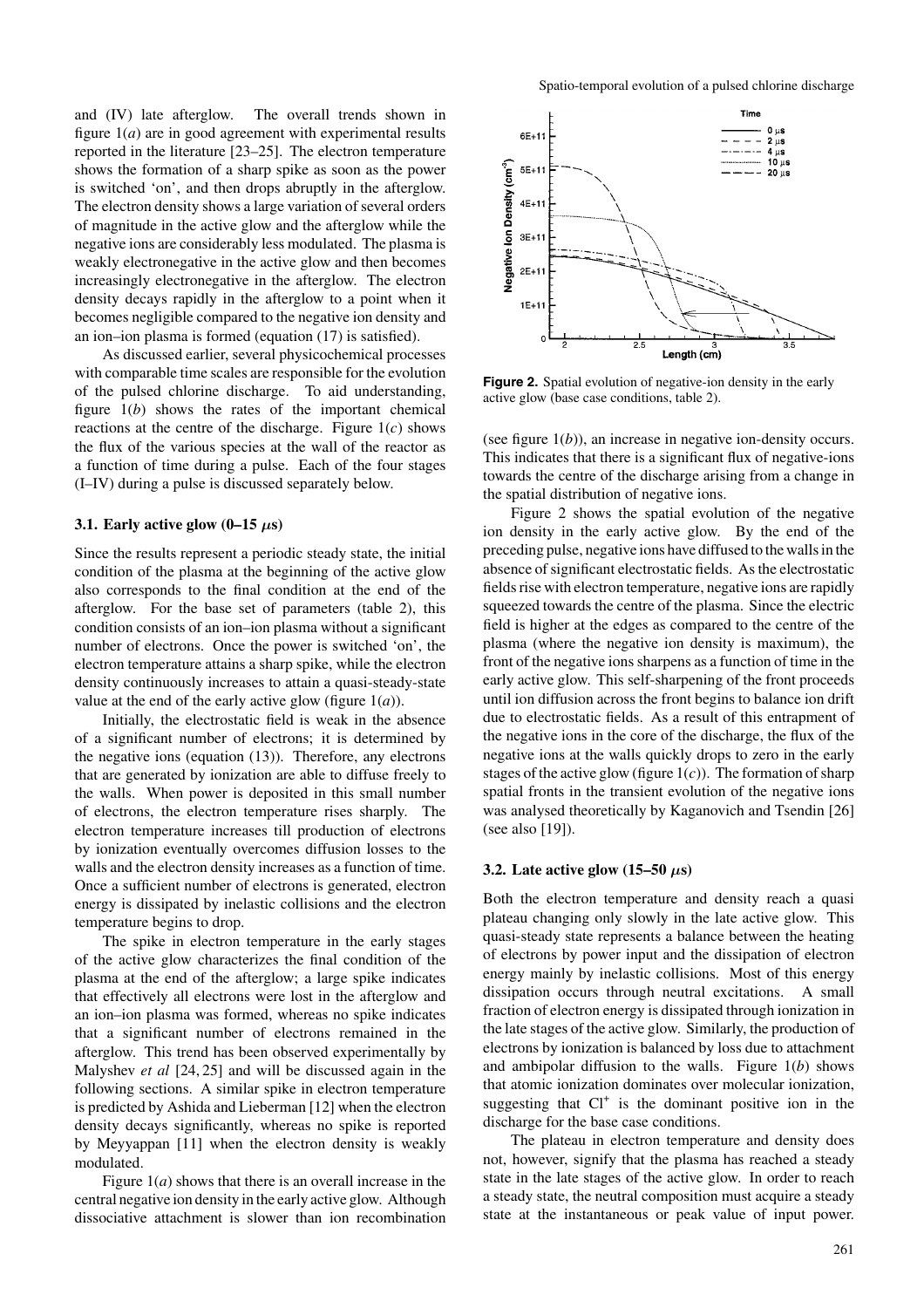

**Figure 3.** Spatial distribution of electron and ion densities at the end of the active glow (base case conditions, table 2,  $t = 50 \,\mu s$ ).

Since the response time of neutrals is several milliseconds, the neutral composition responds only to the time-averaged value of power and is still far from a steady state in the late active glow. The characteristic difference between the active glow of pulsed discharges and continuous wave discharges, therefore, is that electron and ion densities correspond to the peak power level while the neutral composition corresponds to the time-averaged power level.

The transient nature of the neutral composition in the late active glow is evident from figures 1(*a*) and 1(*b*). Figure 1(*b*) shows that the rate of atomic ionization increases in the late active glow, while the rate of molecular ionization decreases as the Cl<sub>2</sub> molecules are slowly dissociated. Similarly, the rate of attachment decreases slightly in the late active glow. Electron energy dissipation by Cl excitations increases while dissipation by  $Cl_2$  excitations decreases (not shown).

Figure 3 shows the presence of two distinct spatial regions in the bulk plasma at the end of the active glow:

- (1) an electronegative core (for length less than ∼3 cm) where almost all negative ions are trapped,
- (2) an electropositive edge plasma where negative ions are absent.

Negative ions are produced by dissociative attachment throughout the length of the reactor. Due to the presence of electrostatic fields, however, negative ions produced in the edge region are continuously squeezed into the core. As a result of this entrapment, there is no negative-ion flux to the walls in the late active glow. Production of negative ions by attachment is balanced by ion–ion recombination which is limited only to the core region of the discharge. Since the length of the core is smaller than the length of the discharge, the rate of recombination at the centre in figure  $1(b)$  is higher than the rate of dissociative attachment. The magnitude of the electrostatic fields is significantly reduced in the electronegative core, resulting in an enhancement in the effective diffusivity there (equations (11) and (16)). The profile of the electron density, therefore, is flattened in the electronegative core (figure 3). In the electropositive edge, however, the effective diffusivity of the electrons approaches the ambipolar diffusivity of electropositive discharges (equation (15)) due to lack of negative ions. This separation of the plasma into an



**Figure 4.** Spatial evolution of negative-ion and electron densities in the early afterglow (base case conditions, table 2).

electronegative core and electropositive edge is similar to the structure of CW electronegative discharges which have been analysed extensively in the literature [26–28].

# **3.3. Early afterglow (50–75** *µ***s)**

The quasi-steady state attained in the active glow ensures that the power input into the electrons is balanced by inelastic collisions. Once the power is switched off, there is only a loss of electron energy by collisions and the electron temperature plummets within the first few microseconds. Eventually, however, the rate of these inelastic collisions decreases at the lower electron temperatures and the temperature decays at a lower rate in the early afterglow (figure  $1(a)$ ).

While the rate coefficients of most electron impact reactions decrease as the electron temperature drops, the rate coefficient of dissociative attachment increases in the afterglow [29]. This enhancement in the rate of attachment results in a faster rate of decay of electron density in the early afterglow. The overall rate of attachment, however, goes through a maximum as a function of time in the afterglow (figure 1(*b*)); the attachment rate increases initially at the lower electron temperatures and then decreases as the electron density becomes too low.

An integration of the rate of attachment with respect to time in figure 1(*b*) shows that a significant fraction (30%) of the initial electron density is lost by dissociative attachment in the afterglow, while the rest is lost by diffusion to the walls. The loss of electrons by attachment corresponds to an increase in the negative-ion density by about 20%. The negative-ion density at the centre of the discharge, however, uniformly decreases in the afterglow (figure  $1(a)$ ). This indicates that there is a considerable flux of negative ions out of the centre, and thus a change in the spatial distribution of negative ions.

Figure 4 shows the spatial evolution of the negative ion density in the early stages of the afterglow. Two mechanisms are responsible for the change in spatial profiles of negative ions.

(1) The electrostatic fields which trap negative ions in the core of the reactor weaken as the electron temperature drops in the afterglow (equation (10)). The sharp front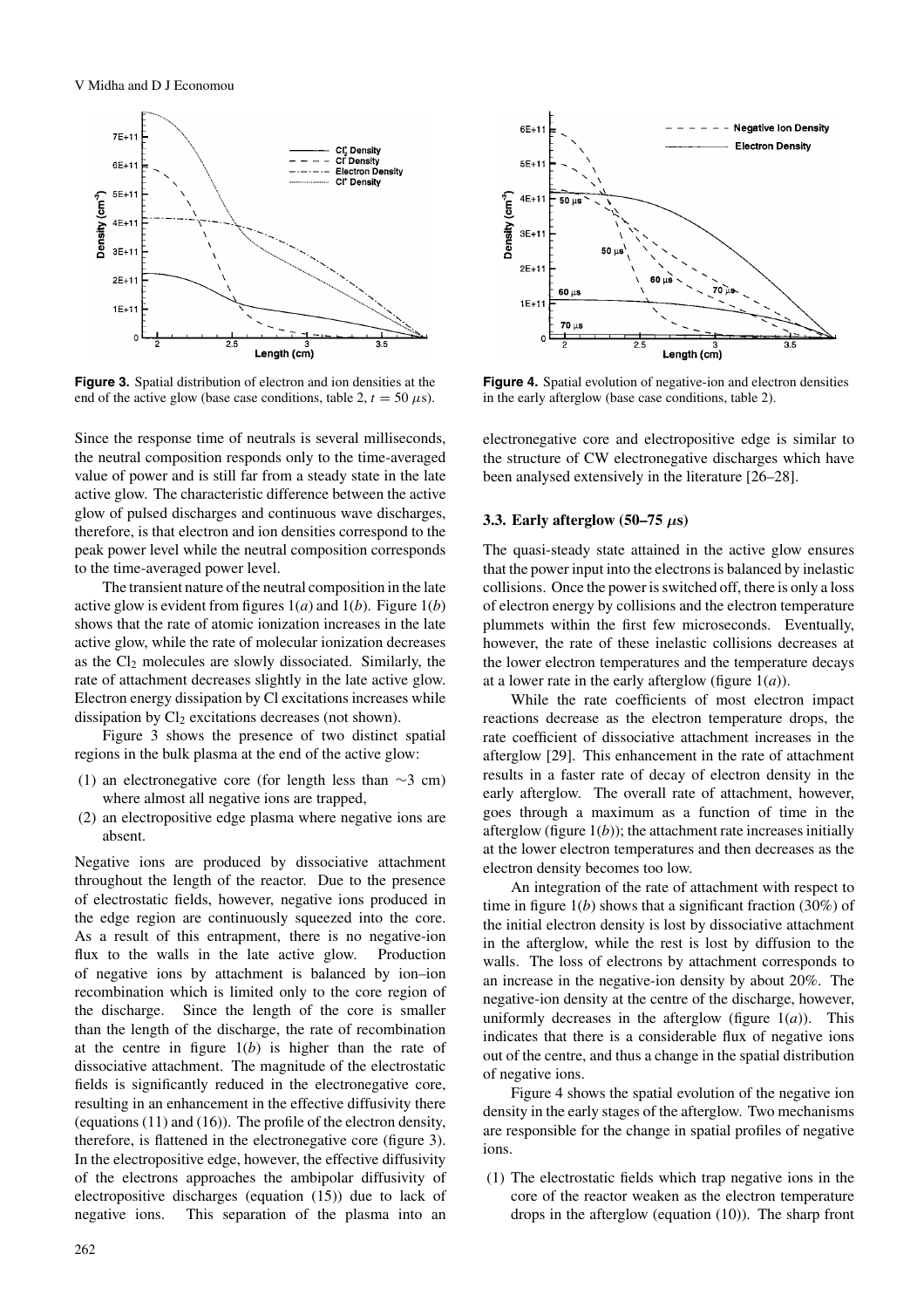of negative ions formed in the active glow spreads in the afterglow as negative ions diffuse towards the walls.

(2) New negative ions are generated throughout the discharge as a result of the enhanced rate of attachment in the afterglow. Negative ions formed in the electropositive periphery are not trapped as much due to the weaker electrostatic fields in the afterglow. As a result, the electropositive periphery region shrinks while the electronegative core expands towards the walls.

It may be noted from figure  $1(c)$ , however, that the negativeion flux to the walls is still negligible compared to the electron flux in most of the early afterglow. The electrostatic field is reduced in the electronegative core due to the presence of negative ions (equation (11)), but is still significant in the electropositive edge region. The electrostatic field due to a small number of electrons is enough to trap negative ions in the discharge. An accurate prediction of the evolution of the negative-ion flux requires an account of how these fields change in both space and time with negative-ion fronts. The electron (and positive-ion) flux in figure  $1(c)$  decays rapidly within the first few microseconds and at a lower rate thereafter due to the dependence of the effective diffusivity of electrons on electron temperature (equation (15)). The magnitude of the electron flux decreases monotonically by about two orders of magnitude with the decaying electron density in the afterglow. Ashida and Lieberman [12] report a non-monotonic variation in the electron and positive-ion flux at this stage of the afterglow and attribute it to a rise in the 'h factor' which relates bulk positive-ion density to the positive-ion density at the sheath presheath boundary in their 0D model. This behaviour was not observed in our spatiallyresolved simulations.

## **3.4. Late afterglow (75–100** *µ***s)**

Electrons are lost rapidly in the early afterglow by ambipolar diffusion to the walls and dissociative attachment while negative ions are still trapped in the reactor. As can be deduced from Equation 12, once the electron density  $n_e$  is less than  $\frac{1}{2}(\mu_i/\mu_e)n_n$  throughout the length of the reactor, negative ions become the dominant negative-charge carrier in the plasma. The electric field is now determined by negative ions instead of electrons and there is an abrupt transition from an electron-dominated plasma to an ion–ion plasma. As discussed earlier, the ion–ion plasma is characterized by weak electrostatic fields and a diffusive flux of negative ions to the walls. In figure  $1(c)$ , the transition from an electron–ion plasma to an ion–ion plasma is characterized by the electron flux becoming equal to the negative ion flux at the walls  $(t = 75 \,\mu s)$ . The positive-ion flux, which initially overlaps with the electron flux in the early afterglow becomes equal to the negative-ion flux in the late afterglow. Experimental results reported by Smith *et al* [30] in the afterglow of an oxygen plasma show similar behaviour: the negativeion flux was negligible in the early afterglow and abruptly increased by several orders of magnitude to become equal to the positive-ion flux in the late afterglow.

After the transition to an ion–ion plasma, electrons are no longer confined in the plasma and are lost at a faster rate that eventually approaches the limit of free diffusion of electrons

to the walls in the absence of electrostatic fields. The positive-ion and negative-ion densities decay together much more slowly due to ion–ion recombination and diffusion losses to the walls. The peak magnitude of the negativeion flux is about two orders of magnitude less than the electron flux in the active glow. This corresponds, roughly, to the ratio of the ambipolar diffusion coefficient to the ion diffusion coefficient, or, the ratio of electron temperature in the active glow ( $\sim$ 3 eV) to the ion temperature ( $\sim$ 0.03 eV). This is significantly different from the results of Ashida and Lieberman [12] which show the peak negative-ion flux to be about 25% of the electron flux at the end of the active glow. This ratio roughly corresponds to the ratio of the Bohm velocity evaluated at the electron temperature in the active glow to the Bohm velocity evaluated at the ion temperature used in their simulations. However, the appropriate limit of the negative-ion flux in a collisional ion–ion plasma is the diffusive flux of negative (and positive) ions, not the Bohm flux of positive ions evaluated at the ion temperature.

Processing with ion–ion plasmas at the late afterglow offers unique possibilities. Preliminary calculations (which included the Poisson equation and resolved the sheaths) show that application of a radio-frequency bias results in bombardment of the walls by positive and negative ions alternately [20]. As demonstrated experimentally by Ahn *et al* [2], this has significant potential to reduce charging and notching effects associated with conventional CW electron–ion plasma processing.

In order to facilitate plasma ignition when power was turned back on, the electron density was not allowed to drop in the afterglow beyond a cut-off value of  $10^8$  cm<sup>-3</sup>. It was verified that the simulation results are not altered by the choice of this cut-off value, except for a slight effect on the evolution of  $T_e$  in the first 2  $\mu$ s after power on. With this cut-off value of electron density, the ratio of the negative-ion density to the electron density in the late afterglow was 1000, much higher than a value of a few hundred, above which electrons have no effect on the plasma dynamics. A similar procedure (use of a cut-off value for electron density) was used by Ashida and Lieberman [12].

## **3.5. Negative-ion density and comparison with experiments**

Figure  $1(a)$  shows that the negative-ion density at the centre of the reactor uniformly increases in the active glow and then decreases in the afterglow. Experimental results for comparable conditions [23], however, show that after an initial increase, the negative-ion density decreases in the active glow and then increases again to form a peak in the afterglow. This difference in behaviour may be attributed to the 1D nature of the model. An accurate description of the power distribution in the reactor would require a 2D model in both the axial and radial coordinates. However, since power will be localized near the coils at the upper electrode of the GEC reactor, the profiles are not expected to be axially symmetric between the electrodes. Therefore, some insight may be gained by examining the evolution of the negative-ion density at points other than the centre of the reactor.

Figure 5 shows the evolution of negative-ion densities at three different positions. The time dependence of the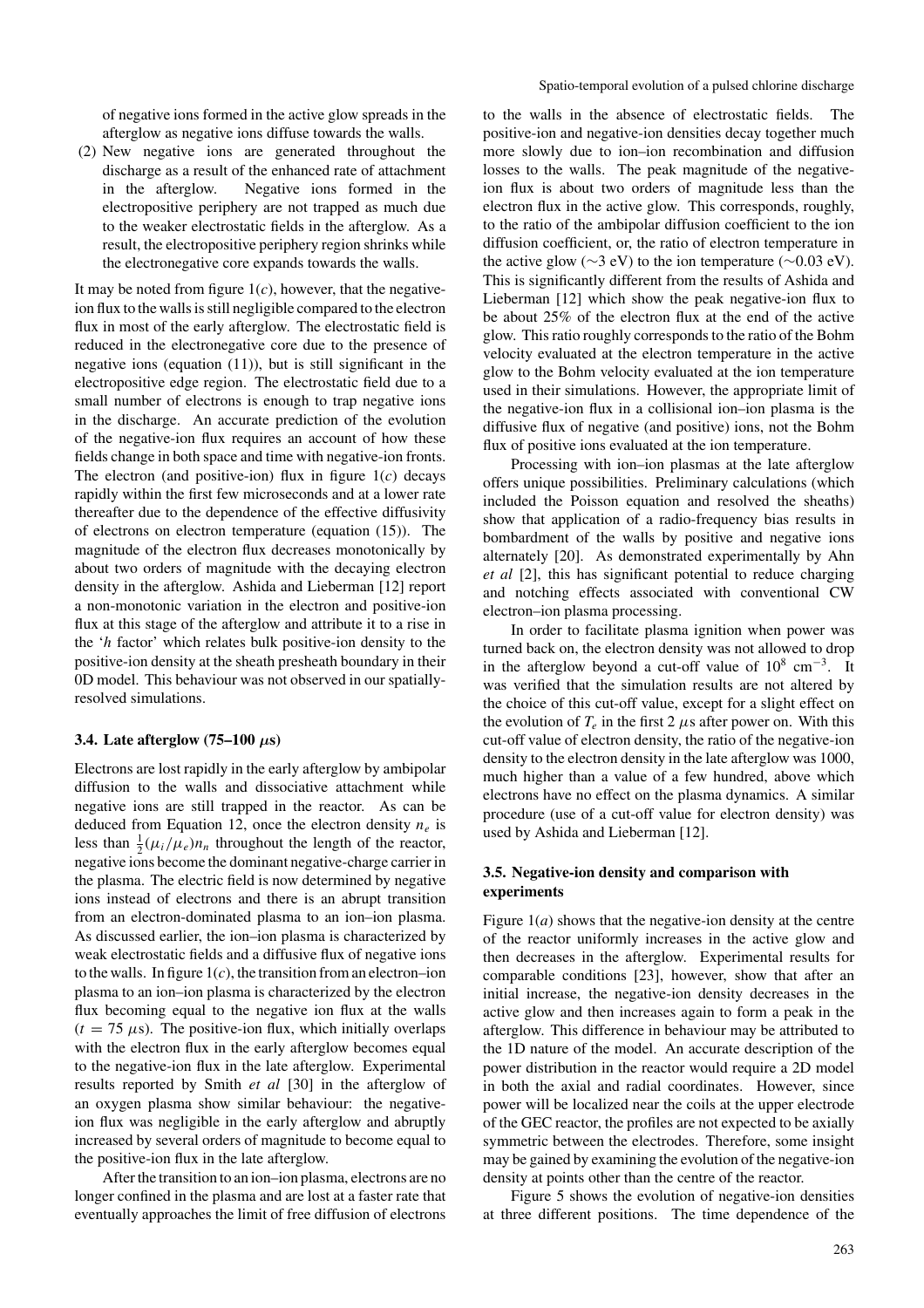

**Figure 5.** Evolution of negative-ion density at different spatial locations (base case conditions, table 2).

negative-ion density at the off-centre location at  $x = 2.53$  cm shows much better agreement with experimental data. The negative-ion density increases in the early active glow as negative ions are squeezed from the edge towards this point (figure 2,  $t = 2$ , 4 and 10  $\mu$ s). The negative-ion density then decreases as the front of negative ions passes this point towards a more central location (figure 2,  $t = 20 \mu s$ ). The reverse process occurs in the afterglow as the electronegative core expands and the front of negative ions moves back towards the walls (figure 4). The negative-ion density increases as the front passes this point and eventually decays due to ion–ion recombination and diffusion losses to the walls.

The results in figure 5 demonstrate that a significant variation in the spatial distribution of negative ions occurs during the pulse. The peak of the negative-ion density may be off-centre in the active glow due to localized power deposition and non-uniform neutral densities in the reactor (e.g. see simulated negative-ion density profiles for a CW chlorine discharge in [22]). Measurement of negative-ion density at the reactor centre only may lead to a significant underestimation of the peak electronegativity of the plasma. Similarly, multidimensional models for pulsed discharges are required to accurately capture the evolution of negative-ion profiles in complex reactor geometries.

#### **3.6. Effect of operating parameters**

From the previous discussion, it becomes apparent that the time at which negative ions can be extracted from the plasma (figure  $1(c)$ ) is related to the time required for the electron density to decay significantly. The rate of electron decay is dependent on the rate of diffusion losses to the walls and the rate of attachment of electrons to  $Cl<sub>2</sub>$  molecules. From equations  $(14)$ – $(17)$ , the effective diffusivity of the electrons is a function of pressure, electron temperature and plasma electronegativity. Due to its dependence on electronegativity, the effective diffusivity of electrons is spatially non-uniform and evolves in time with the changing negative-ion density profiles. Similarly, the rate of attachment of electrons is a function of electron temperature and the  $Cl<sub>2</sub>$  density in the plasma. In the following sections, the effect of varying key



**Figure 6.** Effect of peak power on the evolution of: (*a*) the electron density,  $(b)$  the Cl mole fraction and  $(c)$  the negative-ion flux at the walls. The other conditions are at their base values (table 2).

operating parameters on the evolution of plasma properties and negative-ion flux is examined.

**3.6.1. Peak input power.** As in the case of CW discharges, the peak input power does not affect the electron temperature significantly, but changes the electron density in the active glow. As the peak value of power in the active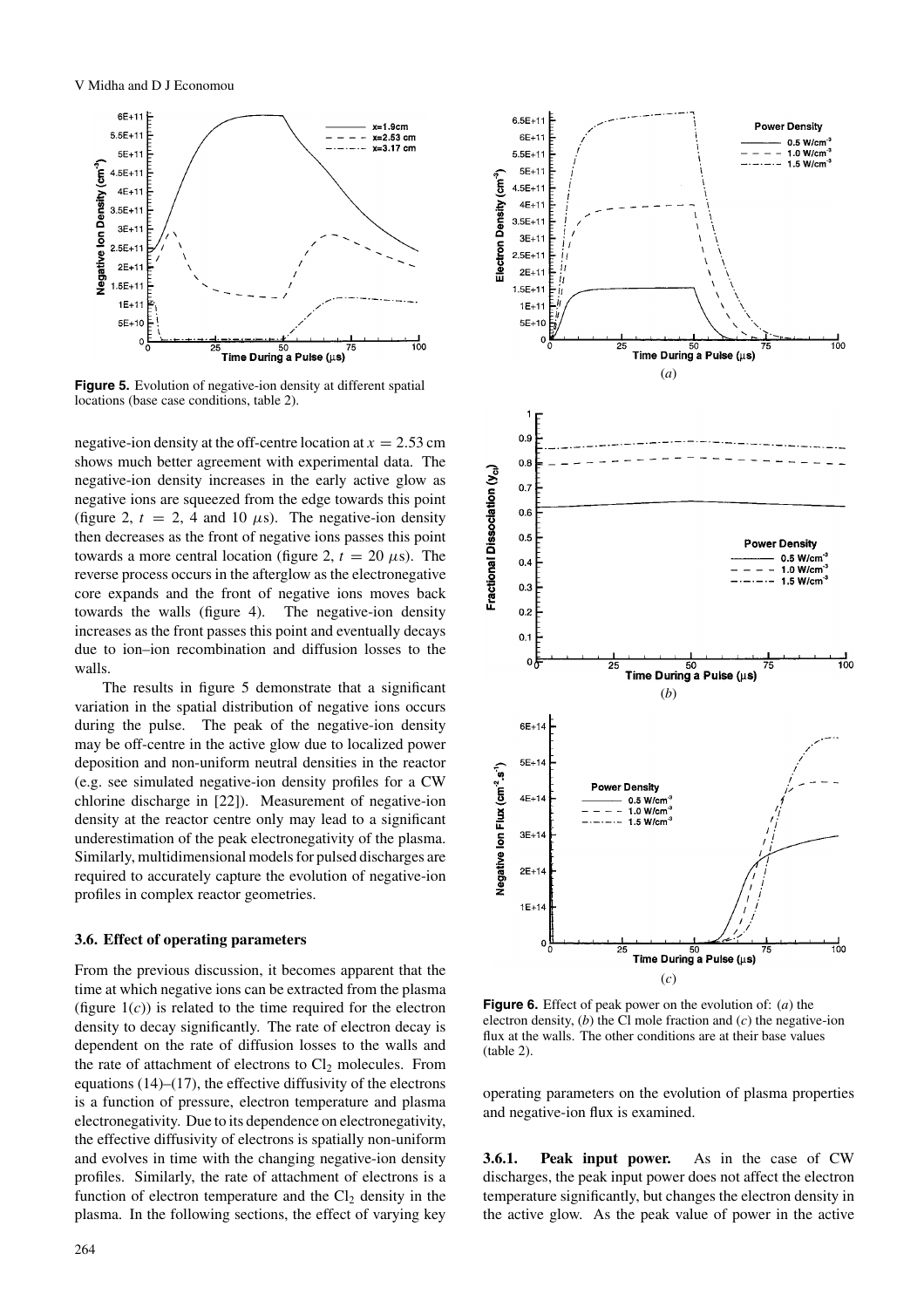glow is increased, more electrons are required to dissipate the additional electron energy through inelastic collisions. Therefore, the quasi-steady value of electron density during the active glow steadily increases with increasing peak power (figure  $6(a)$ ). This trend is well known for CW discharges and has also been observed experimentally for pulsed chlorine discharges [23]. Both experimental and model results show that the increase in the plateau value of the electron density is not linear with power input. This suggests that the neutral composition also changes as the peak power level is changed.

In the transient phase of plasma ignition, when the neutral composition is yet to acquire a periodic steady state, each additional pulse leads to accumulation of Cl radicals and a corresponding depletion of  $Cl<sub>2</sub>$  molecules. The net production of Cl in each successive pulse diminishes as the  $Cl<sub>2</sub>$  molecules are depleted. Eventually, a periodic steady state is reached in which generation of Cl is balanced by loss of Cl within the pulse by diffusion and wall recombination. Increasing the power input level results in higher electron densities, which in turn favour more dissociation of  $Cl<sub>2</sub>$  molecules into Cl radicals. Therefore, the time-averaged value of the Cl density in the periodic steady state increases monotonically as the peak power level is increased (figure 6(*b*)).

As discussed earlier, the input power is balanced mainly by excitation of neutrals in the late active glow of the pulse. From equation (1), the electron density may be approximated by

$$
n_e \approx \left[\frac{W}{\sum k_{Cl} \Delta H_{Cl} n_g y_{Cl} + \sum k_{Cl_2} \Delta H_{Cl_2} n_g y_{Cl_2}}\right]
$$
 (18)

where the first term in the denominator represents losses due to e–Cl collisions and the second term represents losses due to e–Cl<sub>2</sub> collisions; W is the input power density;  $n<sub>g</sub>$  is the total neutral density; and  $y_{Cl}$  and  $y_{Cl_2}$  refer to the mole fractions of Cl radicals and  $Cl<sub>2</sub>$  molecules, respectively. If the denominator in equation (18) were constant, the electron density would change linearly with power. This is not the case however. An increase in the time-averaged Cl fraction favours more energy dissipation by e–Cl collisions as opposed to  $e$ –Cl<sub>2</sub> collisions. For the calculated electron temperature, however,

$$
\sum k_{Cl} \Delta H_{Cl}(T_e) < \sum k_{Cl_2} \Delta H_{Cl_2}(T_e). \tag{19}
$$

Consequently, more electrons are required to dissipate the same level of power by e–Cl collisions as opposed to  $e$ –Cl<sub>2</sub> collisions. Since the Cl fraction increases with power, the electron density increases superlinearly with power.

The change in electron density and neutral composition with input power directly affects the evolution of negative ions. In the afterglow, the rate of decay of electron density due to dissociative attachment decreases at higher input powers due to the lower fraction of  $Cl_2$  molecules. The time lag for the negative-ion flux to reach the walls, therefore, uniformly increases as the power level is increased (figure  $6(c)$ ). The maximum value of the negative-ion flux also increases with power input because there are more electrons available to be converted to negative ions in the afterglow.

![](_page_9_Figure_9.jpeg)

**Figure 7.** Effect of pressure on the evolution of: (*a*) the electron temperature, (*b*) the electron density, (*c*) the Cl mole fraction and (*d*) the negative-ion flux at the walls. The other conditions are at their base values (table 2).

**3.6.2. Pressure.** In contrast to power, changing the pressure results in a significant change in the electron temperature during the active glow (figure 7(*a*)). The electron temperature is determined by the electron continuity equation (equation (2)) which may be written approximately as

$$
(k_{ioniz}(T_e) - k_{attach}(T_e))n_g(p) \approx \frac{D_{eff}(T_e, p)}{L^2}.
$$
 (20)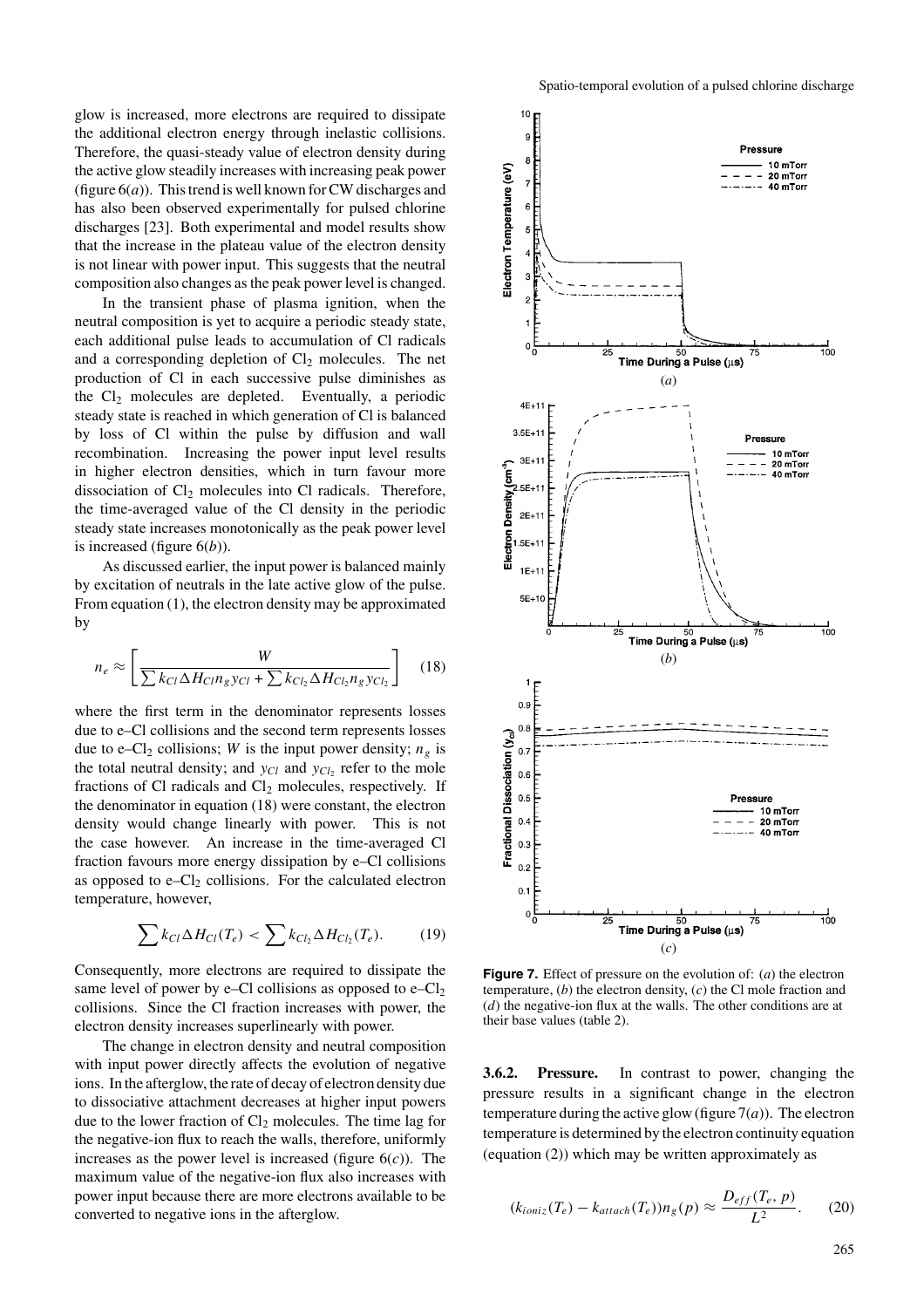![](_page_10_Figure_1.jpeg)

**Figure 7.** (Continued)

That is, the net production of electrons is balanced by ambipolar diffusion losses to the walls. As the operating pressure is lowered, the effective diffusion coefficient  $(D_{eff})$  increases while the neutral density  $(n_e)$  decreases, favouring a decrease in the rate of production of electrons. Therefore, higher electron temperatures are required to compensate for greater diffusion losses and lower neutral densities as the operating pressure is lowered. A similar dependence of electron temperature on pressure was obtained experimentally by Malyshev *et al* [24, 25].

The changing electron temperature causes a nonmonotonic variation in the plateau value of electron density at different pressures (figure 7(*b*)). From equation (18), the quasi-steady value of electron density may be expressed as

$$
n_e \approx \left[\frac{W}{\sum_i k_i(T_e) \Delta H_i n_g(p)}\right].
$$
 (21)

The electron temperature is higher at lower pressures resulting in higher rate coefficients  $k_i$  for the dissipation of electron energy by inelastic collisions. Therefore, a relatively lower number of electrons are required to dissipate the same power. As the electron temperature decreases with increasing pressure, the rate coefficients decrease and more electrons are required to dissipate the power. At even higher pressures, however, the increase in the neutral density  $(n<sub>g</sub>)$  begins to dominate over the effect of temperature and a lower number of electrons are required to dissipate the same input power. The plateau value of electron density, therefore, first increases and then decreases with increasing pressure.

This non-monotonic behaviour in electron density results in a neutral composition that is relatively insensitive to the pressure (figure  $7(c)$ ). The Cl fraction initially increases with pressure due to a decrease in diffusion losses to the walls. The electron temperature, however, also drops as the pressure is increased and eventually causes a decrease in the rate of production of Cl radicals. The Cl radical density, therefore, first increases slightly and then decreases as the pressure is increased.

The time lag in the afterglow before negative ions reach the walls is a function of the rate of decay of the electron density. Since the neutral composition remains relatively constant as a function of pressure, the rate of dissociative attachment of electrons increases uniformly with neutral density as the pressure is increased. Therefore, the time lag before the negative-ion flux reaches the walls uniformly decreases with increasing operating pressure (figure 7(*d*)).

While the loss of electrons by dissociative attachment increases with increasing pressure, the loss by ambipolar diffusion decreases. Therefore, a greater fraction of electrons is converted to negative ions in the afterglow and the negativeion density increases at higher pressures. The magnitude of the flux of negative ions, however, also depends on the ion diffusivity, which decreases with pressure. Therefore, the peak value of the negative-ion wall flux initially increases as the pressure is increased, but then drops (figure  $7(d)$ ). For a pressure of 10 mTorr, the time lag for the formation of an ion–ion plasma is too long for the negative-ion flux to reach a peak within the 50  $\mu$ s afterglow period.

**3.6.3. Duty ratio.** Another important operating variable available in pulsed-power operation is the duty ratio i.e. the fraction of the period during which power is 'on'. For a fixed peak power level, the predicted effects of increasing the duty ratio are equivalent to changing the time-averaged power. Higher duty ratios result in greater dissociation of  $Cl<sub>2</sub>$ molecules during the transient phase of plasma ignition. This increase stems from the longer time available for dissociation within each pulse as the duty ratio is increased. This is different from the effect of increasing the peak power input (at a fixed duty ratio) itself, in which case more dissociation occurs due to the presence of higher electron densities. Higher electron densities, in turn, result in a faster rate of dissociation at higher power levels. Nevertheless, the predicted value of Cl density at the periodic steady state responds only to the time-averaged value of power input and increases monotonically as the duty ratio is increased (figure 8(*b*)).

The increase in the Cl fraction with duty ratio causes more electron energy to be dissipated by Cl excitations as opposed to  $Cl<sub>2</sub>$  excitations. As in the case of varying the peak power, equations (18) and (19) show that more electrons are required to dissipate the same amount of power by Cl excitations as opposed to  $Cl<sub>2</sub>$ excitations. Therefore, the quasi-steady value of electron density increases monotonically with an increasing duty ratio (figure 8(*a*)).

The rate of electron attachment in the afterglow decreases as the Cl fraction increases. Consequently, the time lag for the negative-ion flux to reach the walls uniformly increases as the duty ratio is increased (figure  $8(c)$ ). The magnitude of the negative-ion flux scales with the negativeion density in the afterglow and decreases as the duty ratio is increased.

Experimental results [23] show a more complicated behaviour. The quasi-steady value of the electron density shows a non-monotonic trend with the duty ratio; the electron density initially increases as the duty ratio increases, attains a maximum and then steadily decreases for higher duty ratios. Lower electron densities for higher duty ratios reduce the rate of dissociation of Cl<sub>2</sub> during the transient period of plasma ignition. Therefore, the Cl fraction at the periodic steady state is expected to be relatively insensitive to the duty ratio.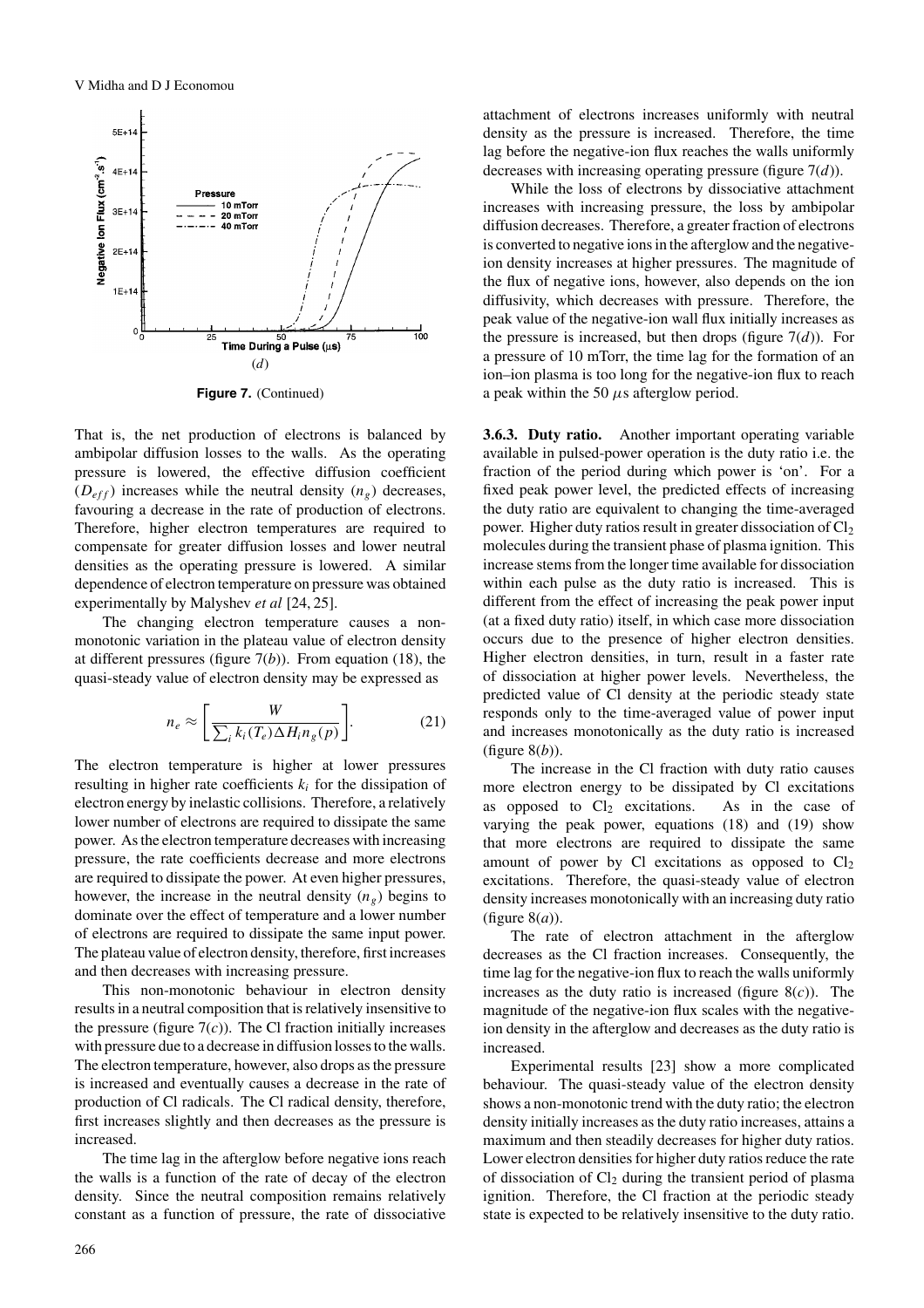![](_page_11_Figure_0.jpeg)

**Figure 8.** Effect of duty ratio on the evolution of: (*a*) the electron density, (*b*) the Cl mole fraction and (*c*) the negative-ion flux at the walls. The other conditions are at their base values (table 2).

This is evident from the experimental results, which show that the rate of decay of electrons in the afterglow remains unchanged as the duty ratio is increased, indicating that the rate of dissociative attachment is also relatively constant.

The non-monotonic behaviour of the electron density with the duty ratio suggests a change in the quasi-steady value of the electron temperature. This is also evident from the experimental results, which show that the electron density increases with different slopes during the early active glow for different duty-ratios. In the model, however, the electron temperature is governed by the electron continuity equation and requires that the production of electrons by ionization is balanced by losses due to ambipolar diffusion and dissociative attachment (equation (20)). As the Cl fraction increases in the transient phase, there is a decrease in the attachment rate and a shift of production of electrons from molecular ionization to atomic ionization. However, the contribution of dissociative attachment is small in the active glow and the difference in the threshold energies of molecular and atomic ionization is only 1.5 eV. For  $T_e$  values much greater than 1.5 eV, the electron temperature predicted by the model (not shown) becomes insensitive to changes in the Cl fraction. The final result is that the predicted electron density monotonically increases on increasing the duty ratio.

**3.6.4. Pulse period.** For a fixed duty ratio, the timeaveraged value of power remains constant as the pulse period is increased. Therefore, the average Cl fraction predicted by the model does not increase significantly as the pulse period is increased (figure  $9(b)$ ). Only the small modulation of the Cl density within each pulse increases as the pulse period is increased.

Since the neutral composition remains constant, the electron density and electron temperature approach the same quasi-steady values as the pulse period is increased (figure  $9(a)$ ). Similarly, the rate of decay of the electrons by dissociative attachment in the afterglow is insensitive to the pulse period. For short periods, however, there is insufficient time for the electron density to decay enough for the electrostatic fields to collapse in the afterglow. Therefore, a minimum time period is required for the formation of an ion–ion plasma in the afterglow. Beyond this minimum time period, the time lag before the negative-ion flux reaches the walls remains constant (figure  $9(c)$ ). Similarly, the magnitude of the peak of the negative-ion flux is insensitive to the pulse period and larger pulse periods may be used to improve the fraction of time an ion–ion plasma is sustained in the reactor.

Experimental results [23], show a more complicated dependence on pulse period. The peak electron density initially decreases as the pulse period is increased and then increases with a further increase in the pulse period. The rate of decay of electron density decreases uniformly as the pulse period is increased, indicating a decrease in the rate of attachment and  $Cl<sub>2</sub>$  density. This suggests that the time lag for the formation of an ion–ion plasma also increases as the pulse period is increased.

# **4. Limitations of the model**

The overall features predicted by the model (see figures 1(*a*),  $1(c)$ , 3, 5,  $6(a)$  and  $7(a)$ ) have been confirmed experimentally [2, 23–25, 30]. However, some disparities exist between experimental [23] and predicted effects of the duty ratio and pulse period on the peak electron density in the active glow. These disparities may suggest some limitations in the model that must be improved to obtain a better agreement with experiments.

First, the plasma is ignited in the early active glow in the presence of only a few electrons. At this low electron density, the electrical conductivity of the plasma is too low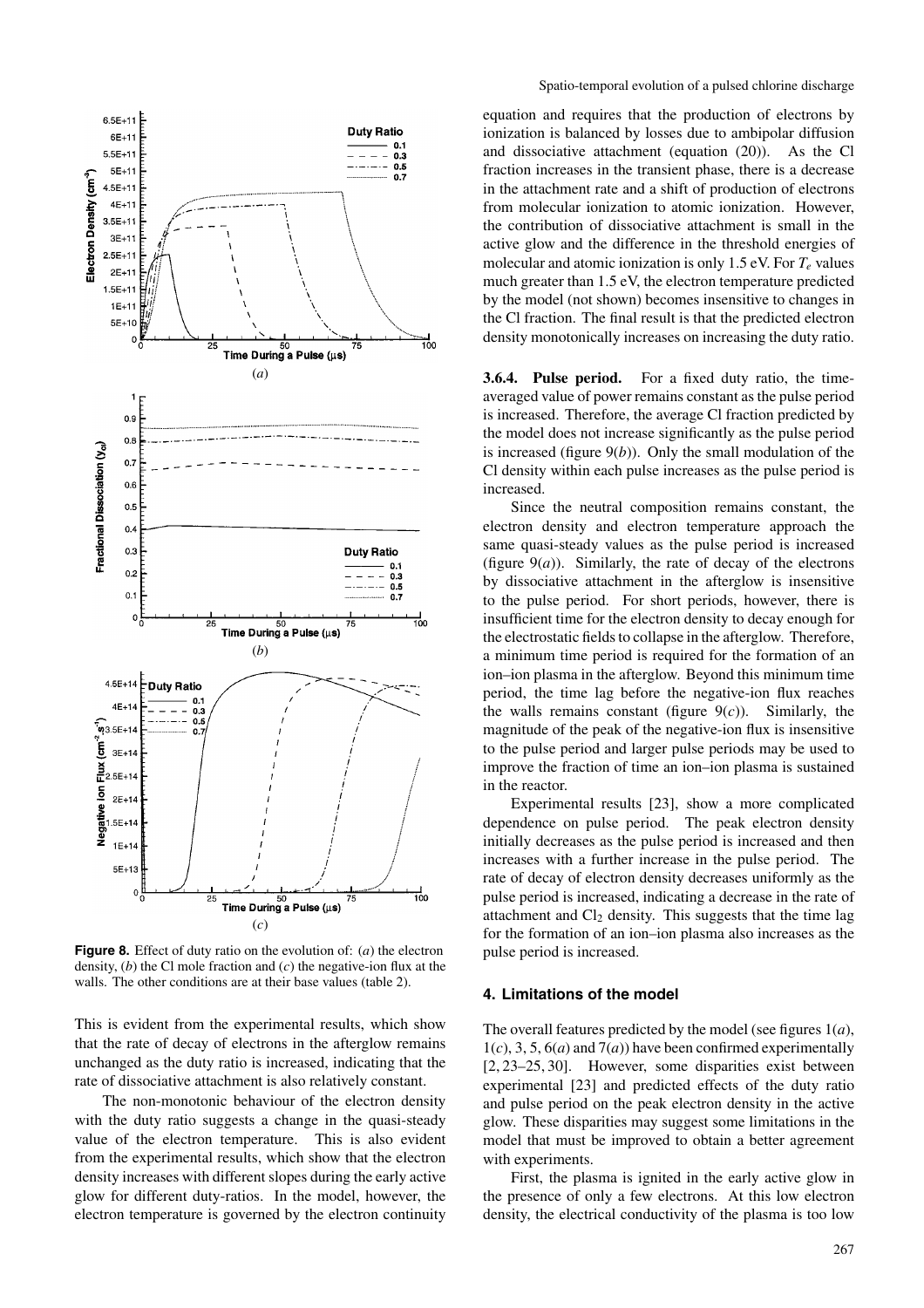![](_page_12_Figure_1.jpeg)

**Figure 9.** Effect of pulse period on the evolution of: (*a*) the electron density, (*b*) the Cl mole fraction, (*c*) the negative-ion flux at the walls. The other conditions are at their base values (table 2).

to be ignited directly in the inductive mode. Experiments [23] show that the plasma first ignites due to the capacitive coupling with the induction coil. Only after a sufficient electron density is built up in the reactor does the transition from the capacitive mode to the inductive mode occur in the experiments. In the model, however, the total power input is assumed to be constant and this transition from capacitive to inductive heating in the early active glow is not modelled.

Second, the assumption of a Maxwellian electron energy distribution may not be suitable especially for low electron densities in the early active glow. In many cases, high values of the electron temperature are predicted during the early spike, which may not be physically plausible.

Furthermore, the model is only one dimensional in nature, whereas most experimental configurations require at least a 2D description. Power input from the induction coil is expected to peak near the coils and the negative-ion density may peak off-centre. Dead regions of the rector (receiving little power directly from the power source) may harbour a significant number of negative ions and undissociated  $Cl<sub>2</sub>$ molecules which may also effect the evolution of the plasma.

Finally, secondary electron emission has been neglected because the effect of bias is not studied in this paper. Secondary electrons may destroy the ion–ion plasma state formed late in the afterglow. However, due to the absence of significant electrostatic fields, any secondaries produced should quickly escape the plasma by free diffusion. For example, Ahn *et al* [2] applied a bias in the afterglow, but the measured electron density continued to drop exponentially in the afterglow, i.e. there was no apparent accumulation of electrons due to secondary electron emission or other sources.

# **5. Conclusions**

A 1D fluid model for pulsed (square-wave power modulated) chlorine discharges was developed. It was shown that the negative-ion density profiles change significantly during the pulse. Self-sharpening negative-ion fronts are formed due to the electrostatic fields in the active glow, which squeeze negative ions into the core of the discharge. Negative ions are trapped in the core by an electropositive edge plasma and there is no flux of negative ions to the walls. The electron density decays in the afterglow due to dissociative attachment and ambipolar diffusion to the walls. There is an abrupt transition from an electron-dominated plasma to an ion–ion plasma in the afterglow. The ion–ion plasma is characterized by vanishingly weak electrostatic fields and free diffusion of negative (and positive) ions to the walls. The formation of an ion–ion plasma in the afterglow is favoured at lower power levels, higher pressures, and lower duty ratios. A minimum afterglow time is required for an ion–ion plasma to form and the negative ions to reach the walls. Increasing the afterglow period increases the fraction of time an ion–ion plasma is sustained in the reactor.

The model predicted complex spatio-temporal negativeion density profiles. At the centre of the discharge, the negative-ion density increases during the power 'on' stage of the pulse and decreases during the power 'off' stage of the pulse. At off-axis locations, however, the time evolution is more complex. Specifically, the negative-ion density goes through peak values during both the power 'on' and the power 'off' stages of the pulse. This is due to the moving negative ion density fronts mentioned above. Both experimental and model results show that the increase in the plateau value of electron density during a pulse is not linear with power input. This is due to changing the neutral composition (more molecular dissociation) as the peak power level is increased.

Although the overall trends predicted by the model show good agreement with experimental results, the effect of duty ratio and pulse period on the electron density is not captured adequately. Multidimensional modelling studies